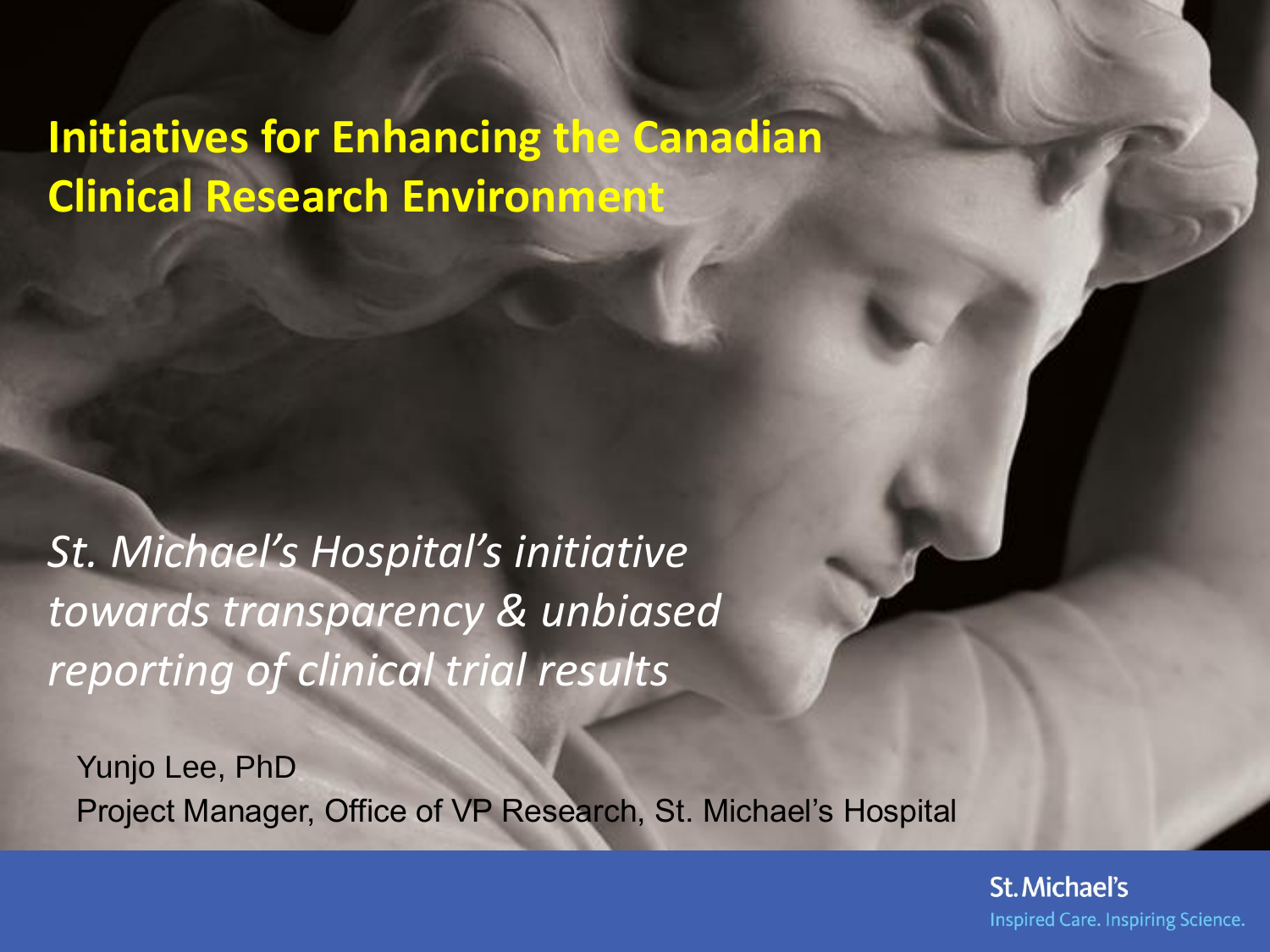#### **OUTLINE**

- **Background**
	- Issues
	- Why is it important to report trial results
	- US FDA & NIH rule changes
- **St. Michael's Hospital's Initiatives**
	- **Our review**
	- Our results
	- Our response
- **Summary**



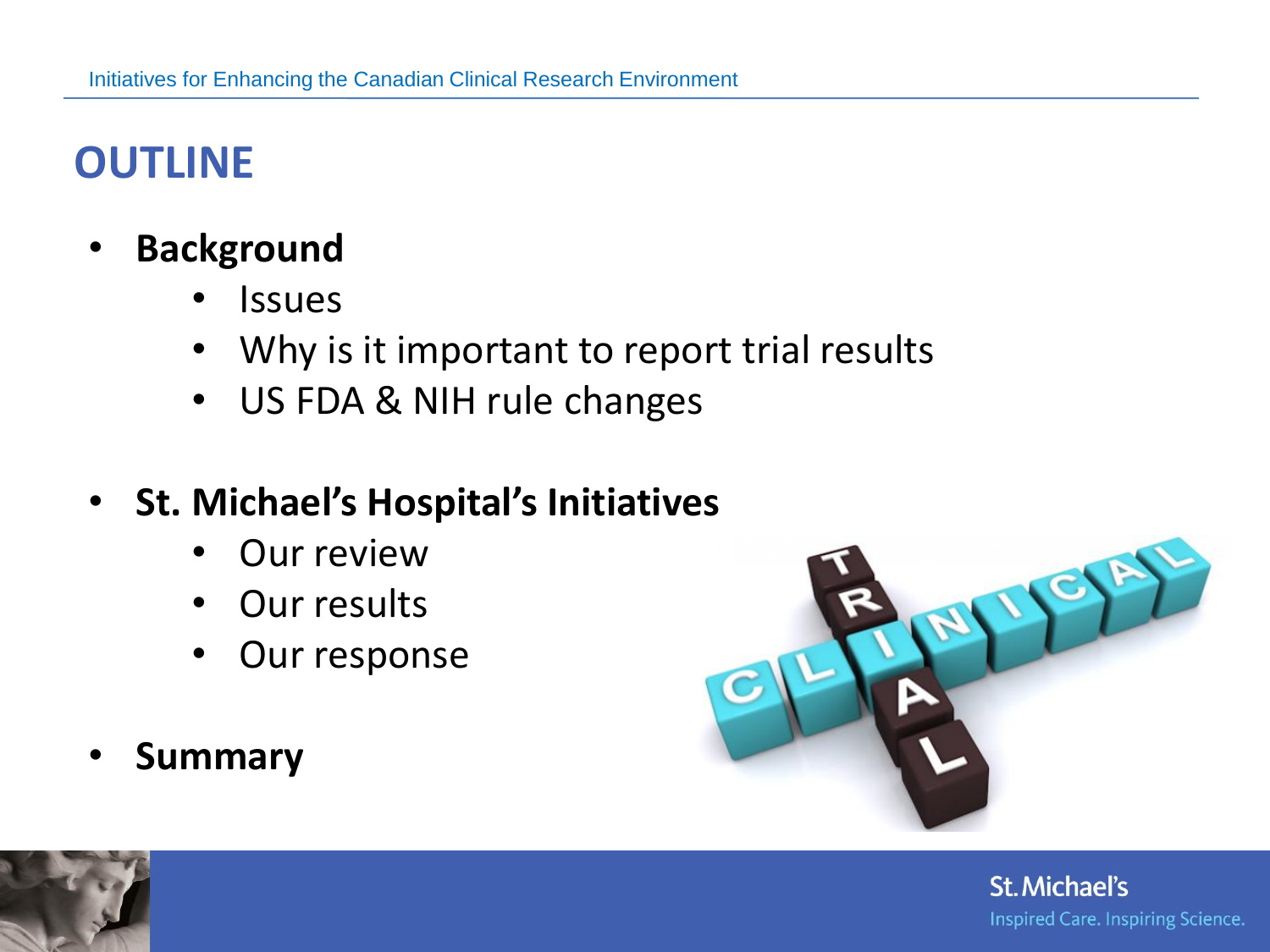## **ISSUES**

- **US study of 51 academic medical centers** *(Chen R, et al. BMJ. 2016 Feb 17;352:i637)*:
	- o 4347 interventional clinical trials (Oct 2007- Sep 2010).
	- o As of July 2014, 66% of the trials disseminated results, with 35.9% achieving this within 24 months of study completion.



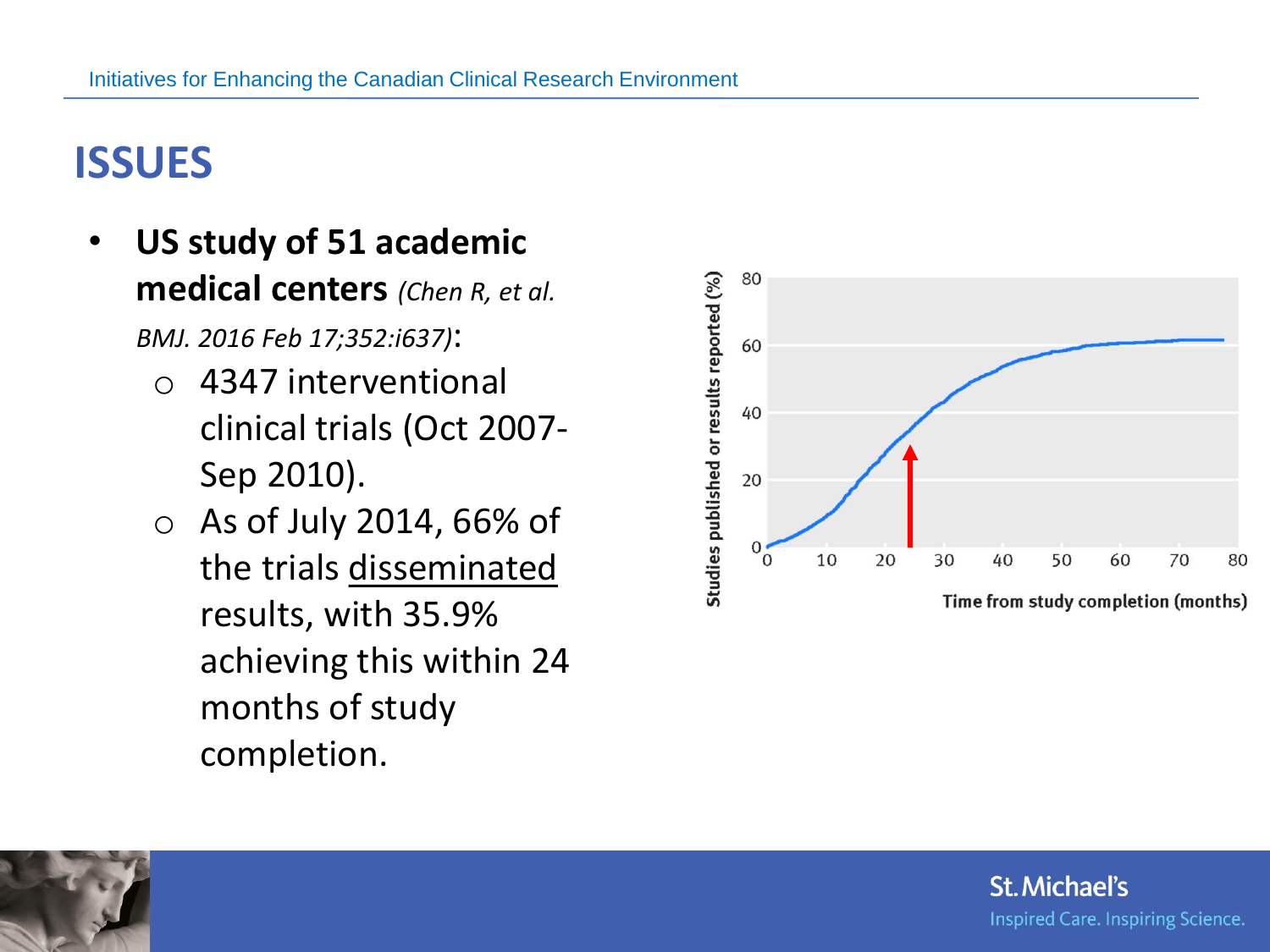## **TrialsTracker**

- An online tool that tracks how many trials are updated with **results on clinicaltrials.gov** OR **published in peer reviewed journals** [\(https://trialstracker.ebmdatalab.net/#/\)](https://trialstracker.ebmdatalab.net/#/).
- TrialsTracker reported that 45% of clinical trial results worldwide were never reported to the clinicaltrials.gov registry or published.

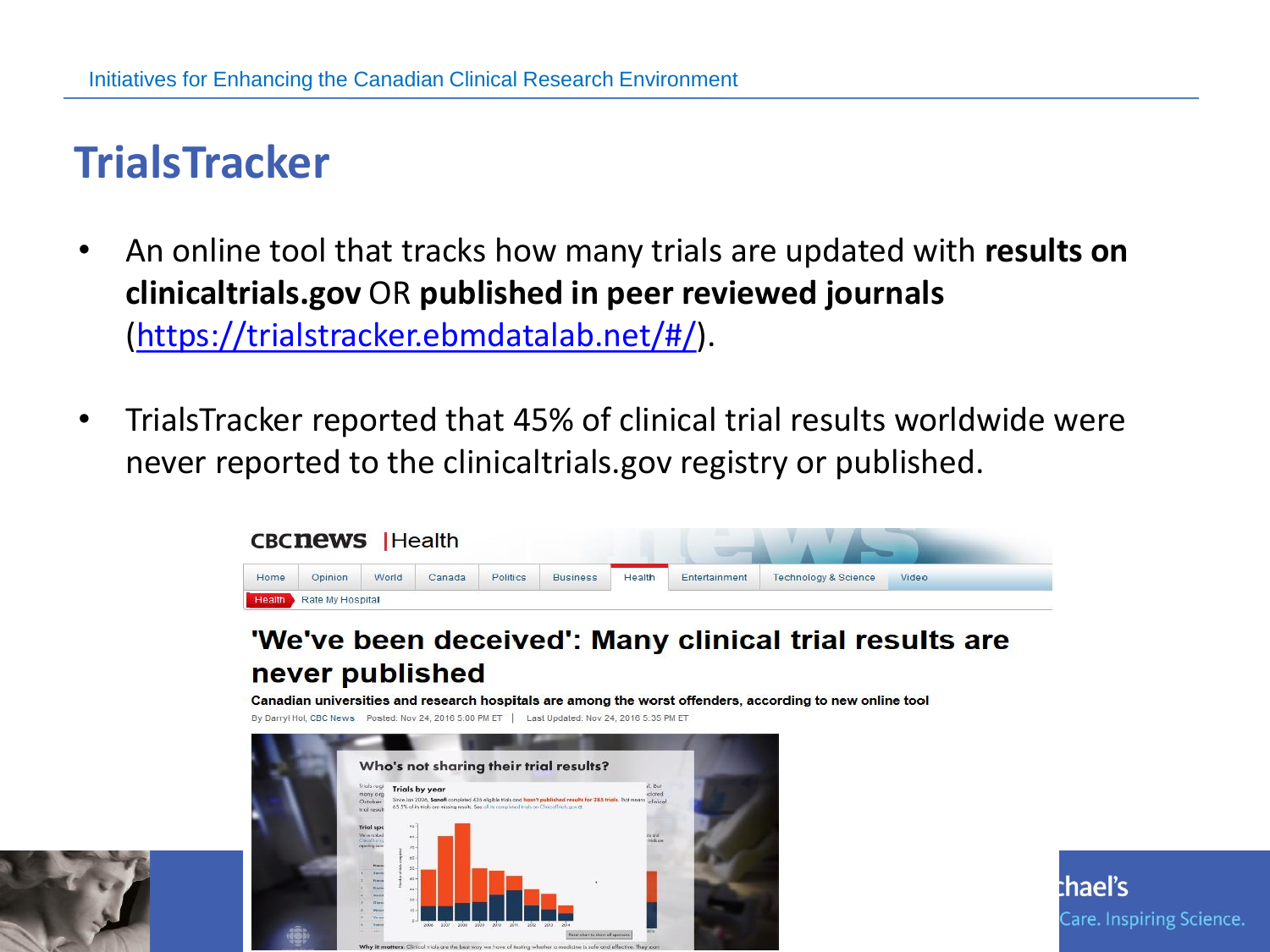#### **ISSUES**

• The Tri-Council Policy Statement, Ethical Conduct for Research Involving Humans (i.e., TCPS 2) does not provide explicit rules for trial reporting.

*...researchers, research sponsors and institutions have an ethical responsibility to make reasonable efforts to publicly disseminate the findings of clinical trials in a timely manner by publications and by the inclusion of the findings … , or information about where to access findings (e.g., lists of publications, links to publications or to the trial website) in the publicly accessible registry…*



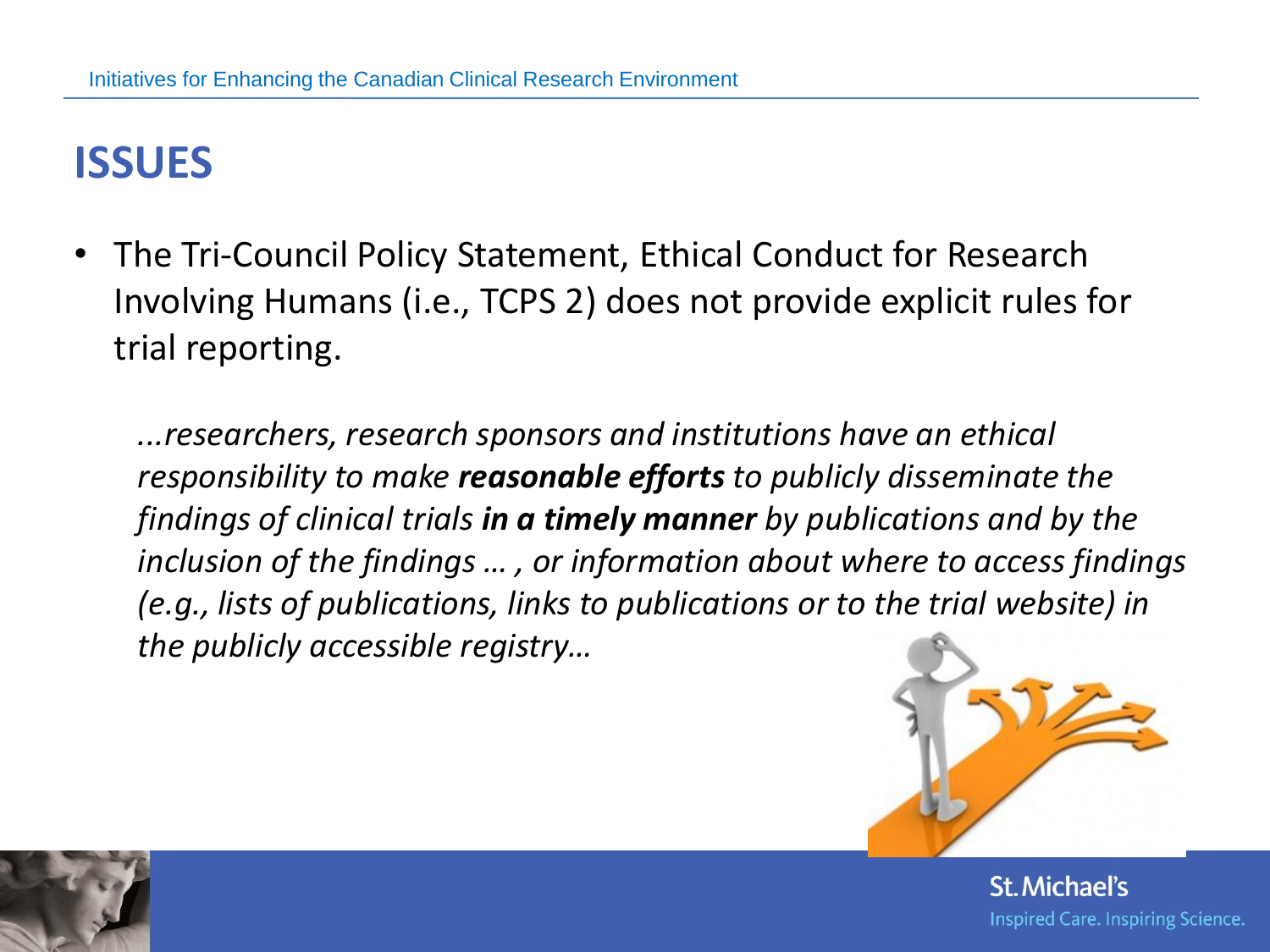## **WHY IS IT IMPORTANT TO REPORT**

- The public will have access to ongoing clinical trials and basic study results.
- Reduces publication bias and duplication of research efforts.
- The International Committee of Medical Journal Editors (ICMJE) requires trial registration as a condition to publish a clinical trial.
- Section 801 of the FDA Amendments Act (FDAAA 801) requires Responsible Parties to register and submit summary results of certain clinical trials with ClinicalTrials.gov.



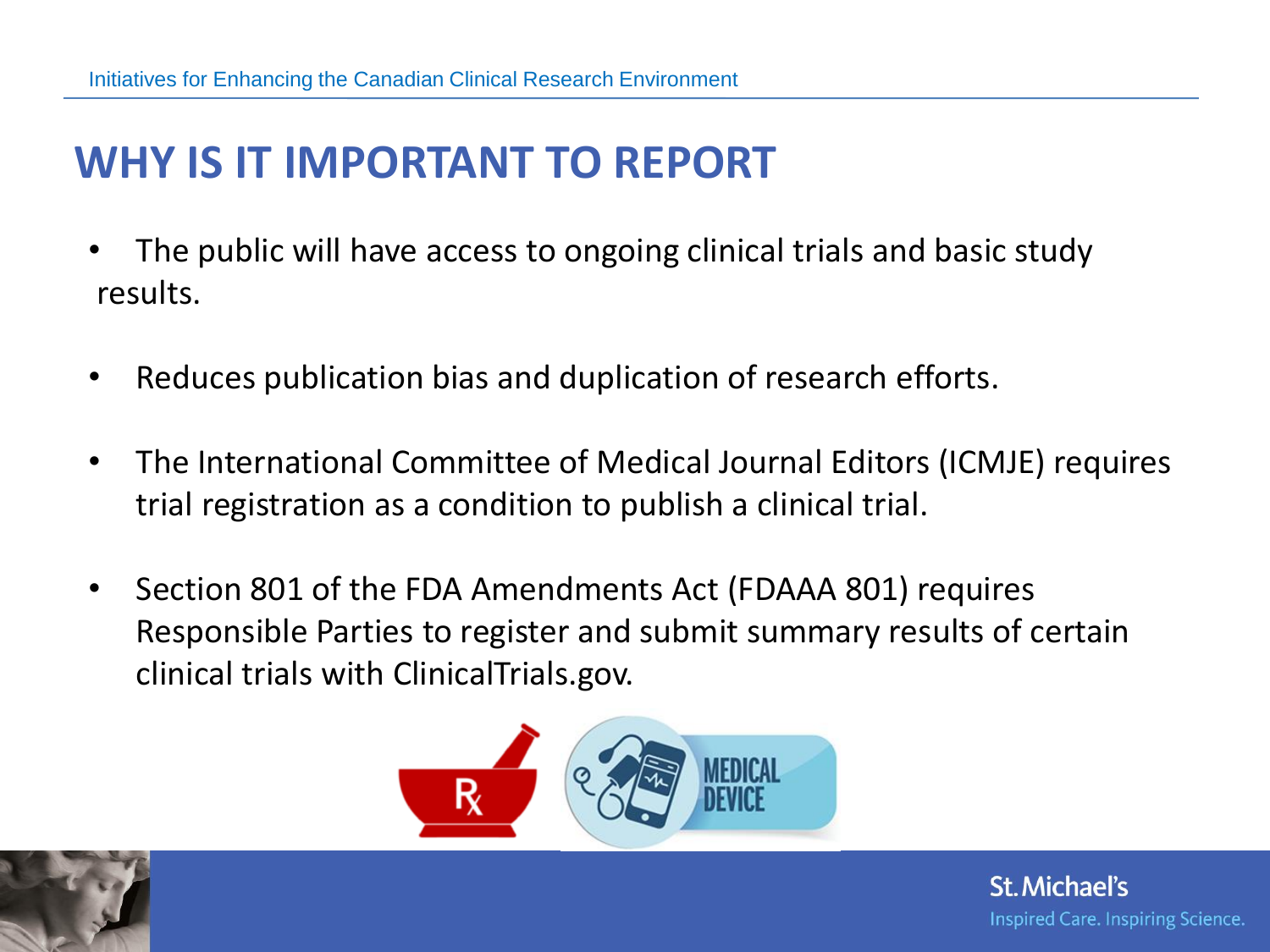## **US FDA & NIH RULE CHANGES**





**National Institutes** of Health

- Effective January 18, 2017, the FDAAA 801 mandated:
	- o all "Applicable Clinical Trials" be registered on clinicaltrials.gov; and  $\circ$  have results reported on clinicaltrials.gov no later than 12 months after the last patient has been followed up for the primary outcome.
- NIH applies the rule to all NIH funded interventional trials.
- There may be consequences for non-compliance to the responsible party which is often a sponsoring institution.

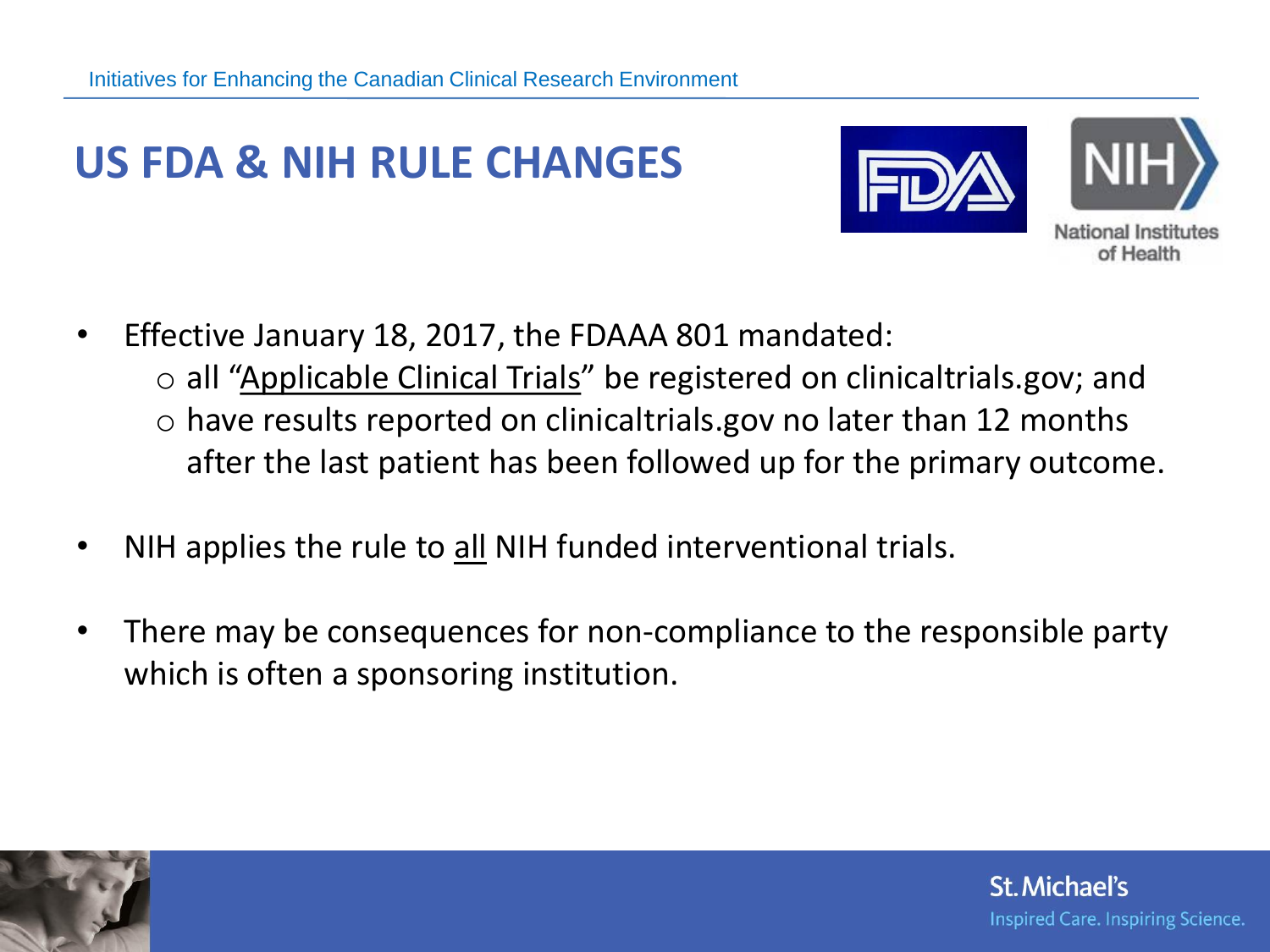### **OUR REVIEW**



**St. Michael's** 

Inspired Care. Inspiring Science.

- We reviewed the list of unpublished trials provided by TrialsTracker.
	- o Inclusion: all interventional trials completed between Jan 2006 and Dec 2014 (except for Phase 0/1 trials).
	- o According to TrialsTracker, St. Michael's completed **43 eligible trials**  and hasn't published results for 31 trials (72%).
- We followed up with our researchers about the status of their trial.
- We also searched NCT ID in PubMed using advanced search criteria to verify publication.

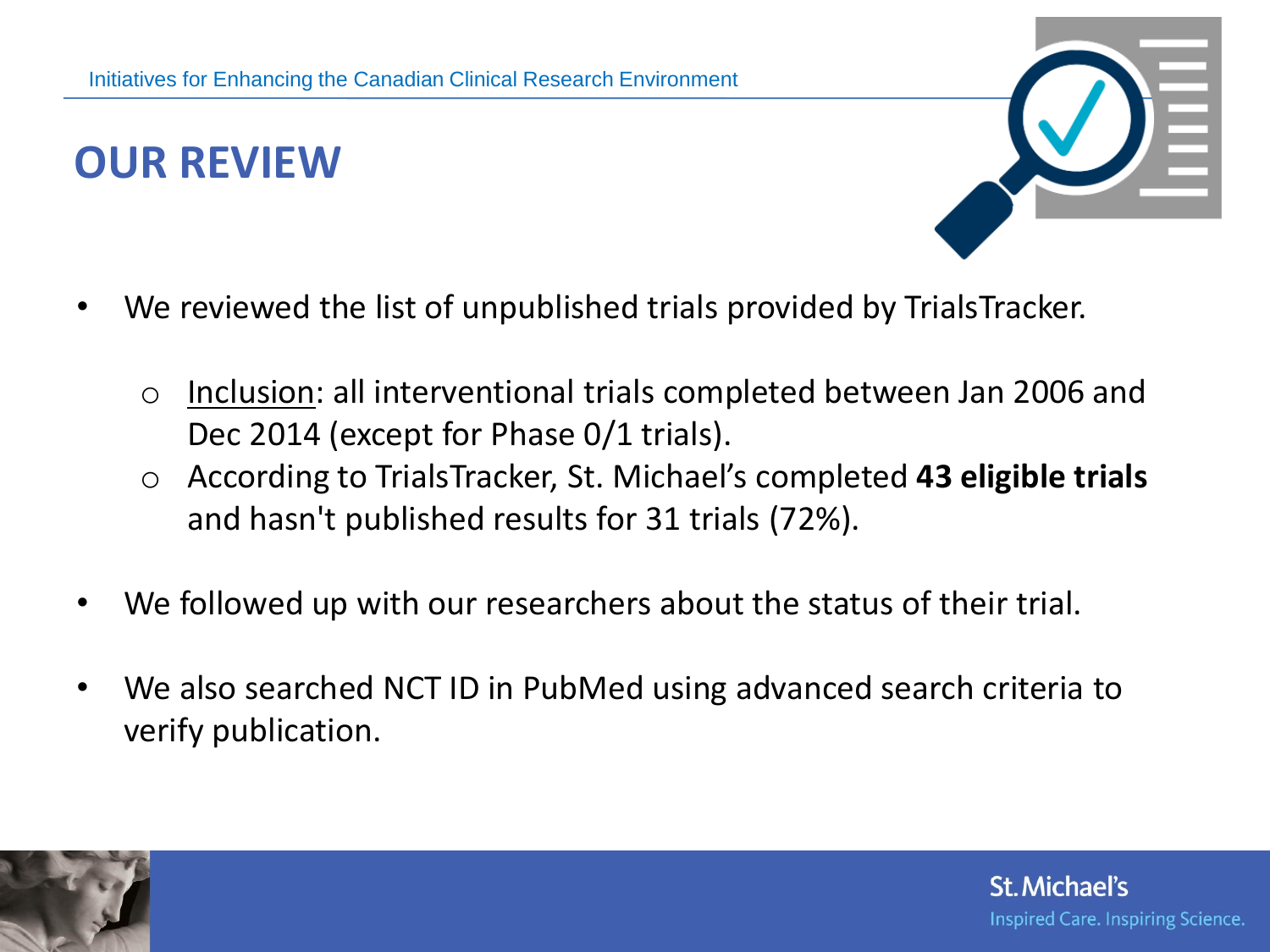### **OUR RESULTS**

#### **Out of 43 eligible trials**

- 12 trials identified by TrialsTracker as published reported NCT ID in the publication abstract.
- Out of 31 trials reported by TrialsTracker as not published:
	- $\circ$  16 trials were published in peer reviewed journals but they did not report NCT ID in the abstract but mostly in the methods or not at all.
	- o 4 trials were in press/under review or revision.
	- $\circ$  4 trials are being written for publication.
	- o 7 trials were not published.



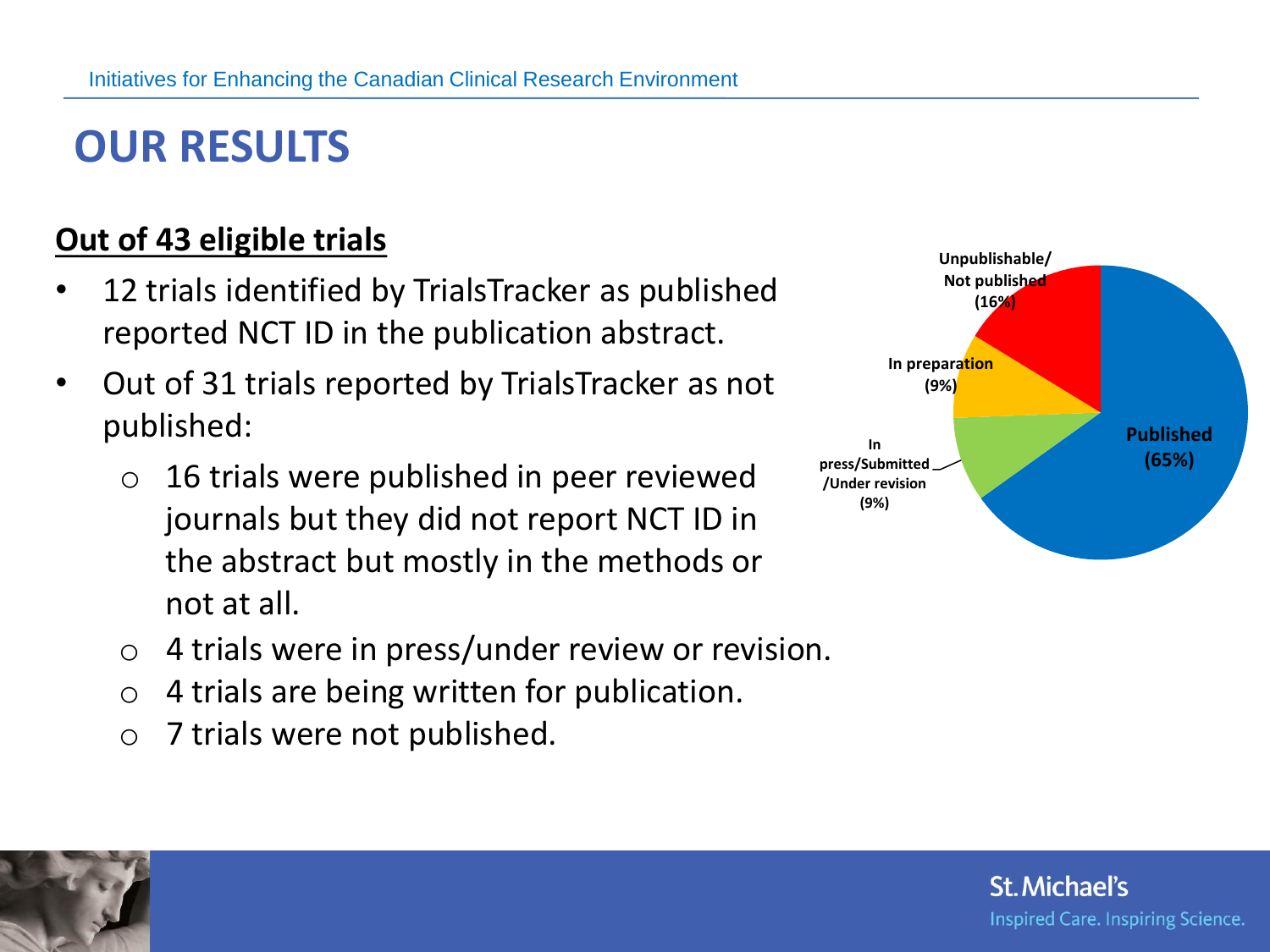## **OUR RESPONSE**

- Steps to ensure that our clinical trial results are easily accessible and/or published:
	- o Developed **institutional guidelines** mandating trial registration, timely updates, and summary results reporting.
	- o Implementing **a system to monitor compliance** and follow up with the investigators who do not follow the guidelines.



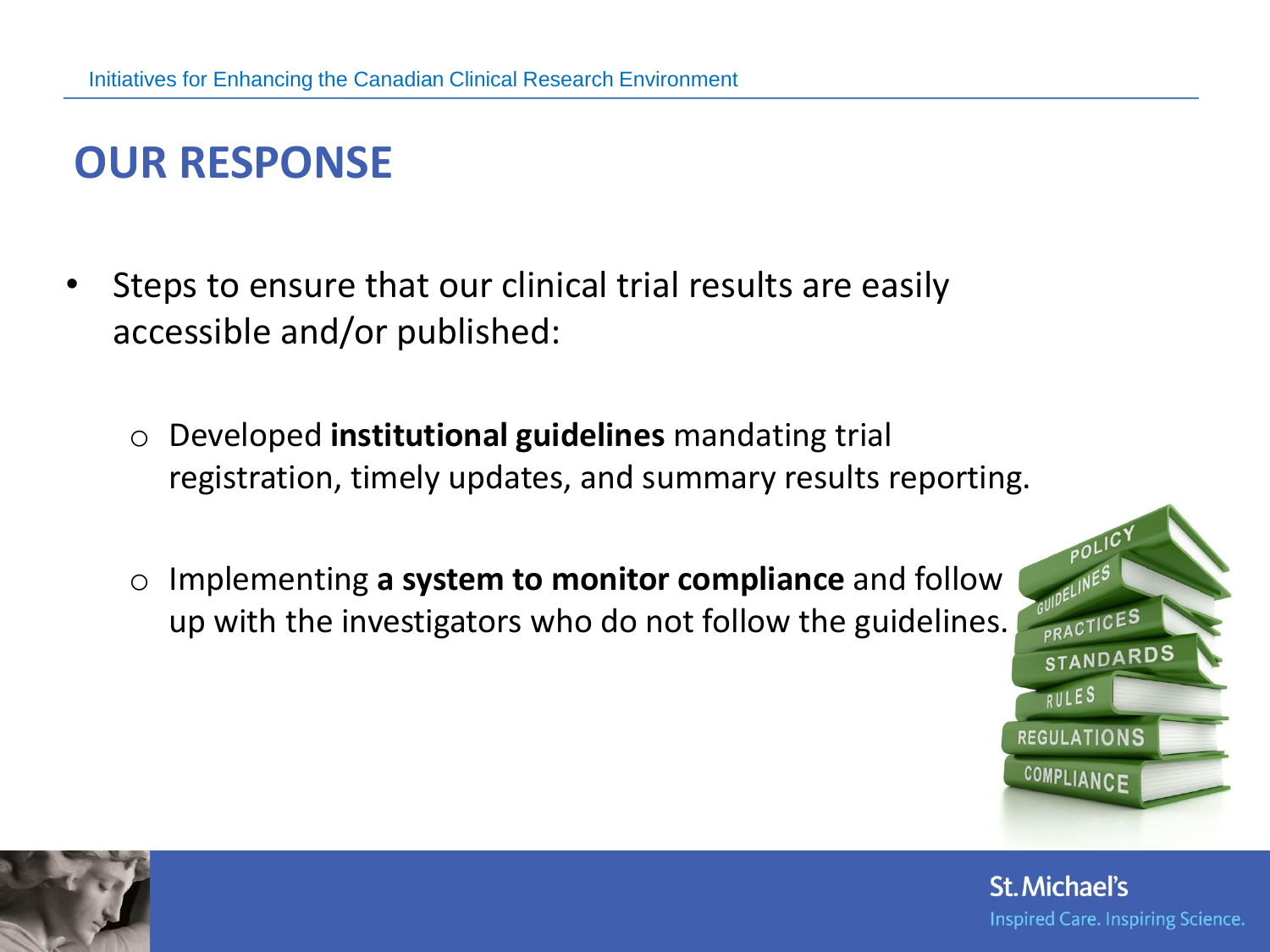## **GUIDELINES FOR CLINICAL TRIALS REGISTRATION & RESULTS REPORTING** (effective September 1, 2017)

- **Be registered** on one of the registries that are accepted by ICMJE and WHO.
- **Ensure that the trial record is updated in a timely manner** as required by the registry.
- **Post summary results** to the respective registry as per the following:
	- o Applicable Clinical Trials (ACT): **within 1 year** of the primary completion date. *This is required by FDA*
	- o Any clinical trials funded wholly or partially by NIH: **within 1 year**. *NIH*
	- o Any interventional studies that are not ACTs and are not funded by the NIH: **within 2 years**. *We are establishing this.*

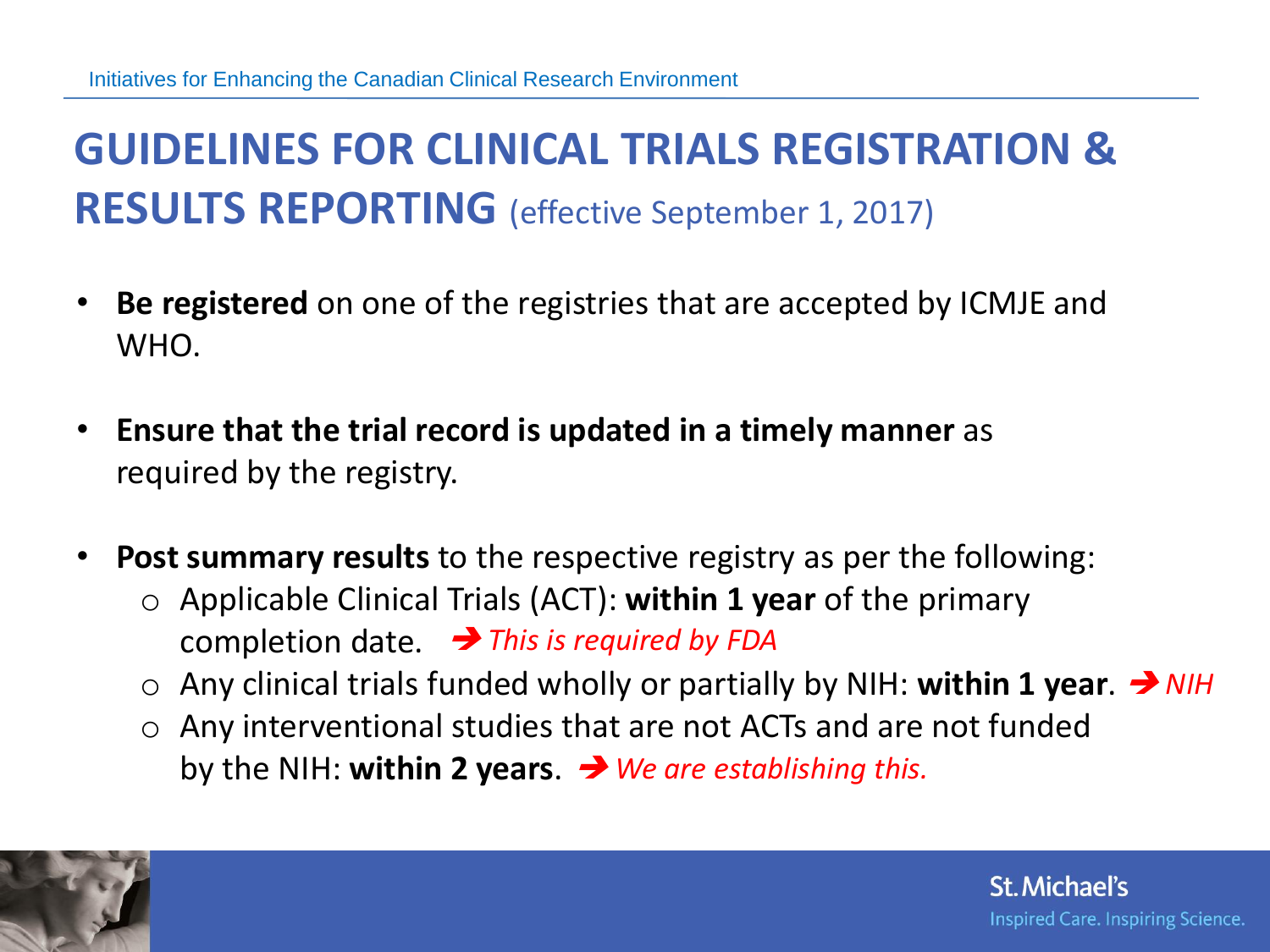### **ENGAGING THE COMMUNITY**

- Developed an **info guide** (see [our website](http://stmichaelshospitalresearch.ca/staff-services/research-ethics/guidelines-for-clinical-trial-registration-and-results-reporting/)) and advice: e.g.,
	- $\circ$  Summary results posted in clinicaltrials.gov will not impact on the ability to publish on peer-reviewed journals.
	- o Work with the editor to ensure NCT ID appears in the abstract.
- Involved the **Applied Health Research Centre** (clinical trial coordination centre at SMH) to assist researchers and the **Research Ethics Board** (REB).



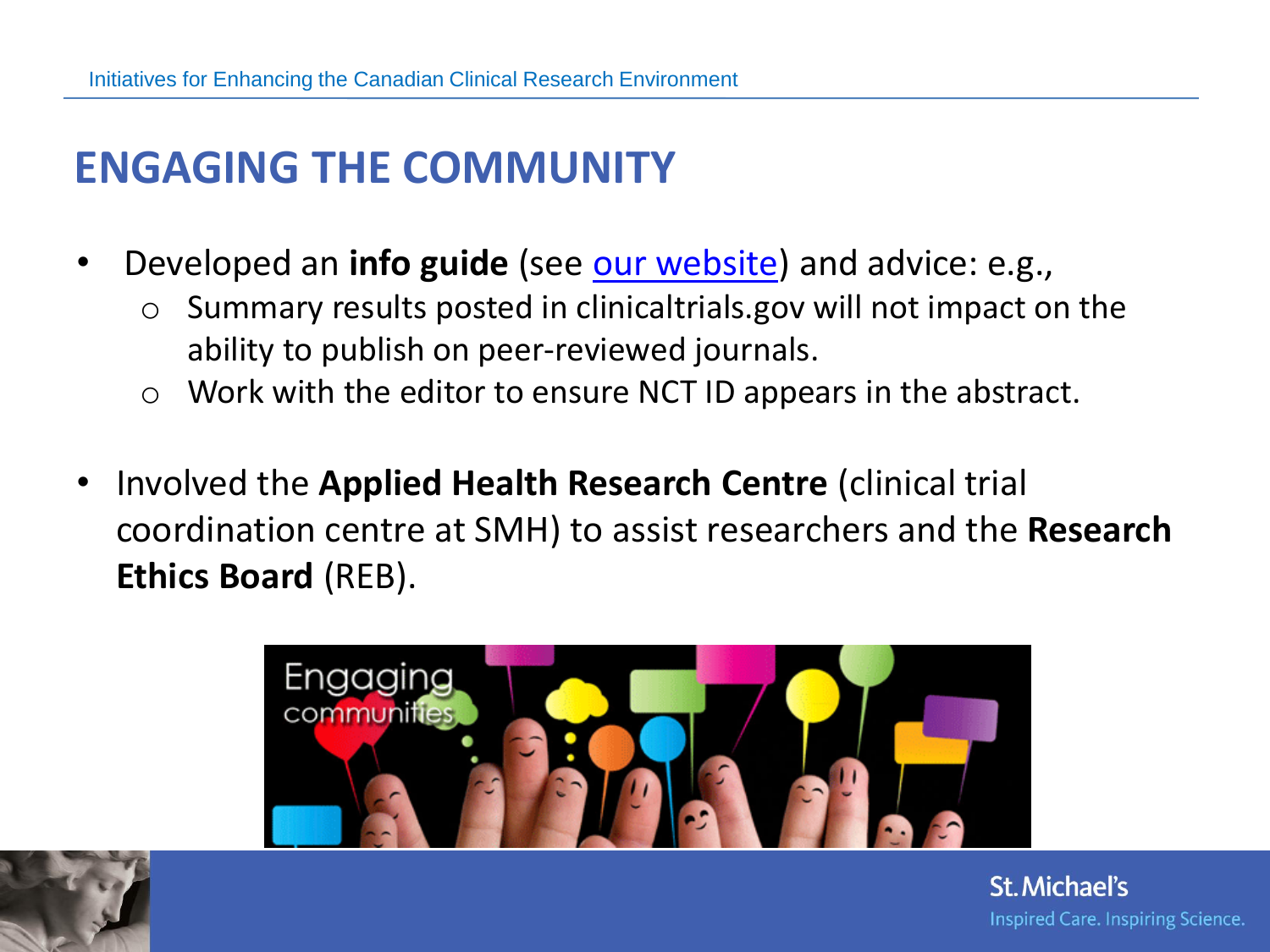#### **TRACKING & MONITORING COMPLIANCE**

**St. Michael's** 

Inspired Care. Inspiring Science.

- Developing **a system to track compliance**:
	- $\circ$  Clinical trial registration is required for the REB approval.
	- $\circ$  Summary results reporting to the registry is required for the REB closure.
	- o Our new online clinical research & institutional authorization system called "CAPCR" (originally developed by UHN) will include REB approval/closure.
	- o Trial registration and summary results reporting will be tracked through CAPCR in the future.